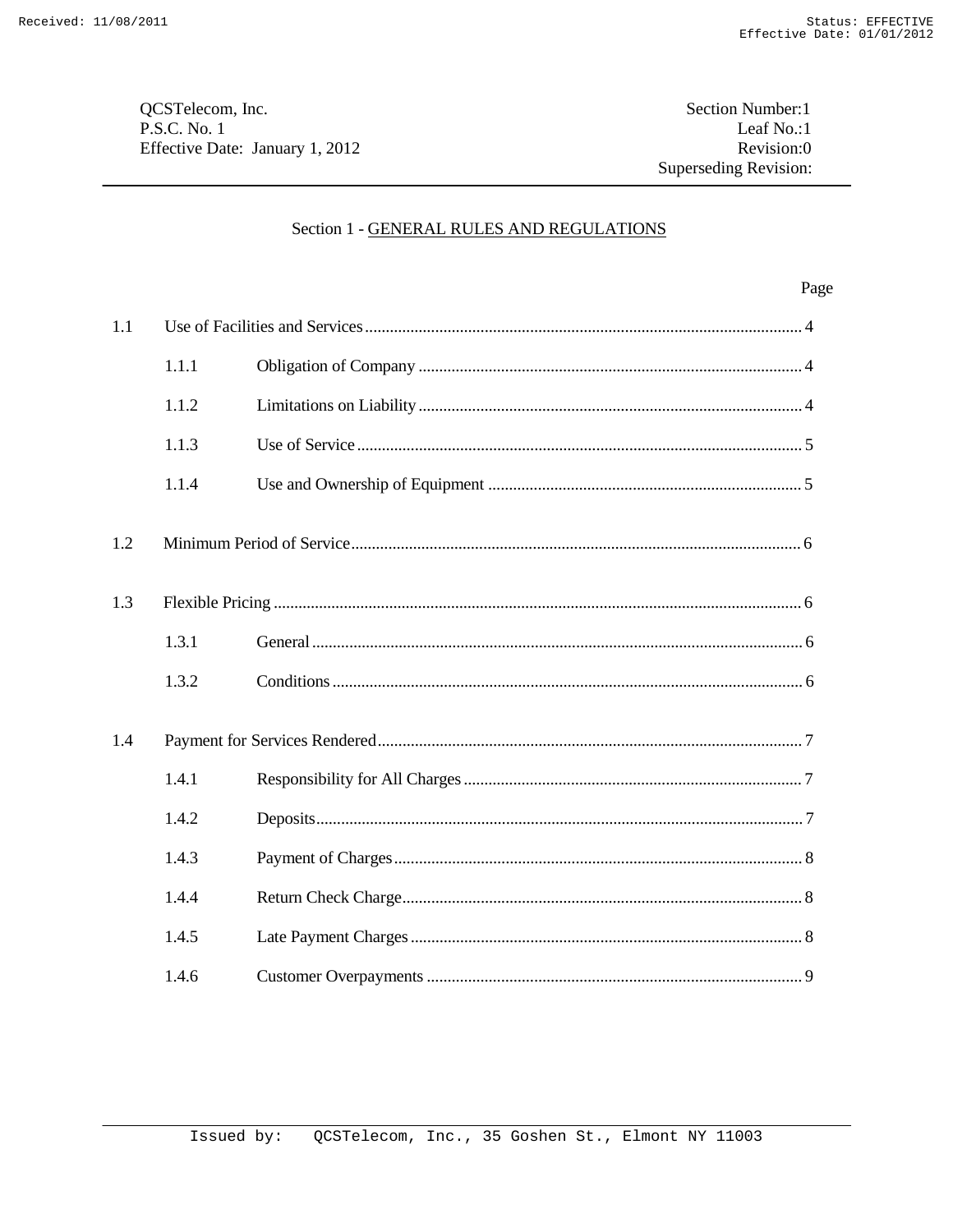QCSTelecom, Inc.<br>
P.S.C. No. 1 Leaf No.:2 P.S.C. No. 1 Leaf No.:2 Leaf No.:2 Leaf No.:2 Revision:0 Effective Date: January 1, 2012

# CONTENTS (cont'd)

|      |        |  | Page |
|------|--------|--|------|
| 1.5  |        |  |      |
| 1.6  |        |  |      |
| 1.7  |        |  |      |
|      | 1.7.1  |  |      |
| 1.8  |        |  |      |
|      | 1.8.1  |  |      |
|      | 1.8.2  |  |      |
|      | 1.8.3  |  |      |
|      | 1.8.4  |  |      |
|      | 1.8.5  |  |      |
|      |        |  |      |
|      | 1.9.1  |  |      |
|      | 1.9.2  |  |      |
|      | 1.9.3  |  |      |
|      | 1.9.4  |  |      |
|      |        |  |      |
| 1.11 |        |  |      |
|      | 1.11.1 |  |      |
|      | 1.11.2 |  |      |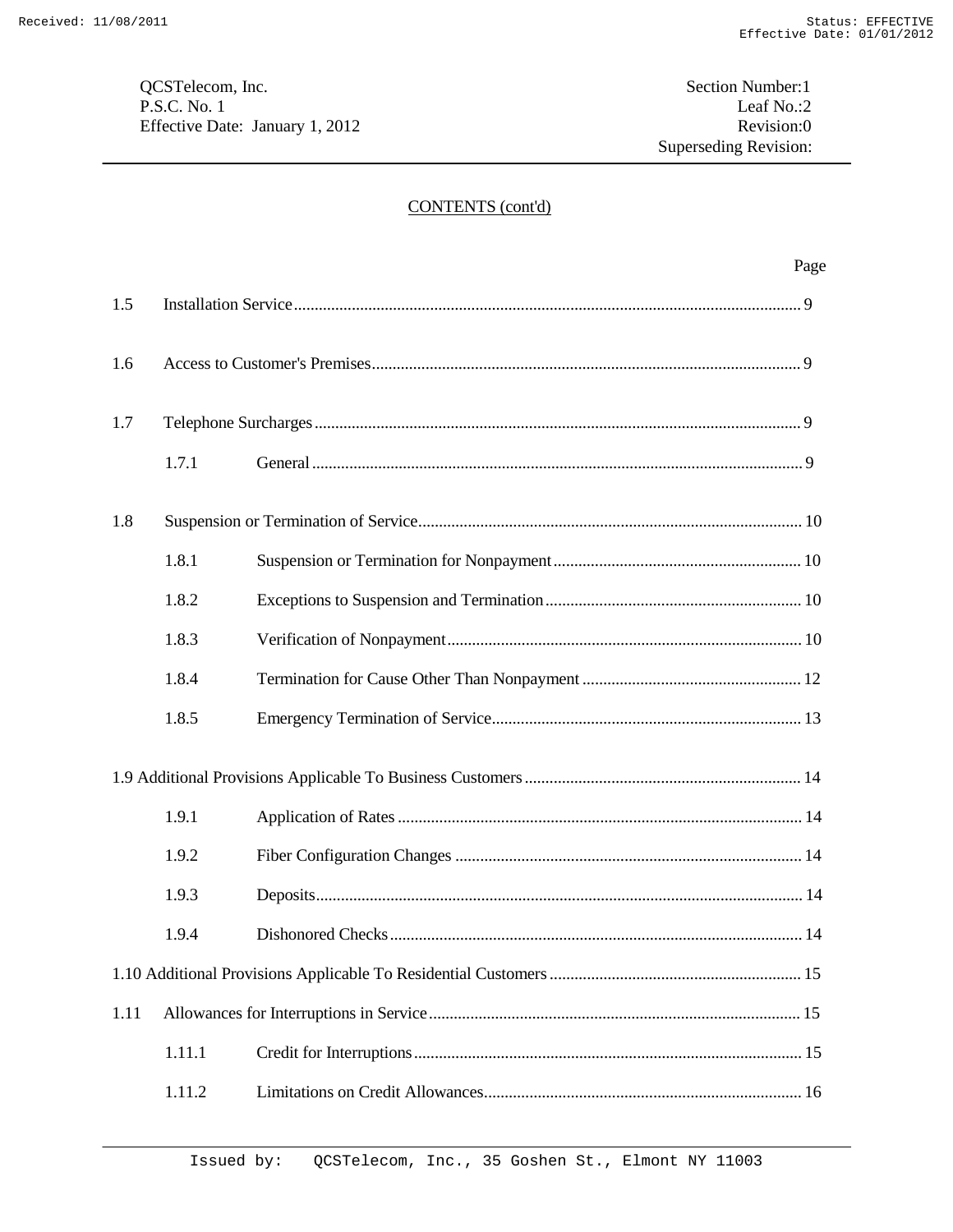| QCSTelecom, Inc.<br>P.S.C. No. 1<br>Effective Date: January 1, 2012 |        | Section Number: 1<br>Leaf $No. : 3$<br>Revision:0 |  |       |  |                       |
|---------------------------------------------------------------------|--------|---------------------------------------------------|--|-------|--|-----------------------|
|                                                                     |        |                                                   |  |       |  | Superseding Revision: |
|                                                                     |        |                                                   |  | 1 1 2 |  |                       |
|                                                                     | 1.12.1 |                                                   |  |       |  |                       |
|                                                                     |        |                                                   |  |       |  |                       |
| 1.13                                                                |        |                                                   |  |       |  |                       |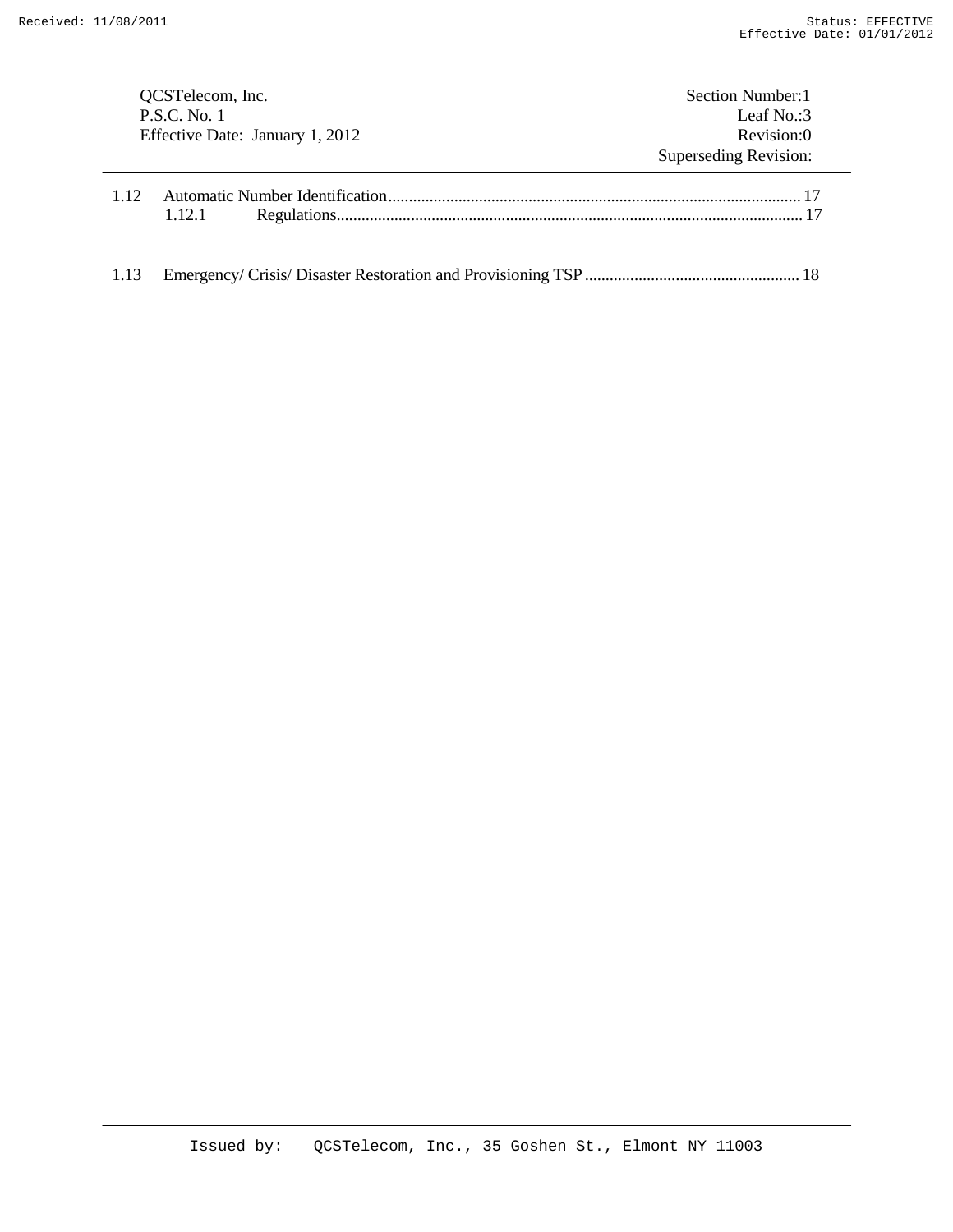**OCSTelecom, Inc.** Section Number:1 P.S.C. No. 1 Leaf No.:4 Effective Date: January 1, 2012 Revision:0

#### Section 1 - GENERAL RULES AND REGULATIONS

## 1.1 USE OF FACILITIES AND SERVICE

#### 1.1.1 Obligation of the Company

The company seeks to provide wholesale access via the means of leasing "dark" fiber optic cabling. The Company's customers will lease point to point or ring fiber configurations and install and maintain their own electronics. The Company will offer Ethernet services based upon customer demand on an individual case basis.

The Company does not have an obligation to furnish facilities or services beyond its "dark" Fiber offering. The Company will seek to secure and retain, without unreasonable expense, suitable facilities and rights for the construction and maintenance of the necessary fiber backbone and co-locations. The Company will seek to secure and retain, without unreasonable expense, suitable space for its facilities on existing utility poles, rights of ways, and collocation points.

The Company reserves the right to refuse an application for service made by a present or former customer who is indebted to the Company for service previously rendered pursuant to this Tariff until the indebtedness is satisfied.

## 1.1 USE OF FACILITIES AND SERVICE (cont'd)

- 1.1.2 Limitations on Liability
	- a. Indemnification by Customer

The customer and any authorized or joint users, jointly and severally shall indemnify, defend and hold the Company harmless against claims, loss, damage, expense (including attorneys' fees and court costs) for libel, slander, or infringement of copyright arising from the material transmitted over its facilities; against claims for infringement of patents arising from combining with, or using in connection with, facilities of the Company, equipment and systems of the customer; and against all other claims arising out of any act or omission of the customer in connection with facilities provided by the Company or the customer. In the event any such infringing use is enjoined, the customer, authorized user or joint user at its option and expense, shall obtain immediately a dismissal or stay of such injunction, obtain a license or other agreement so as to extinguish any claim of infringement, or terminate the claimed infringing use or modify such infringement.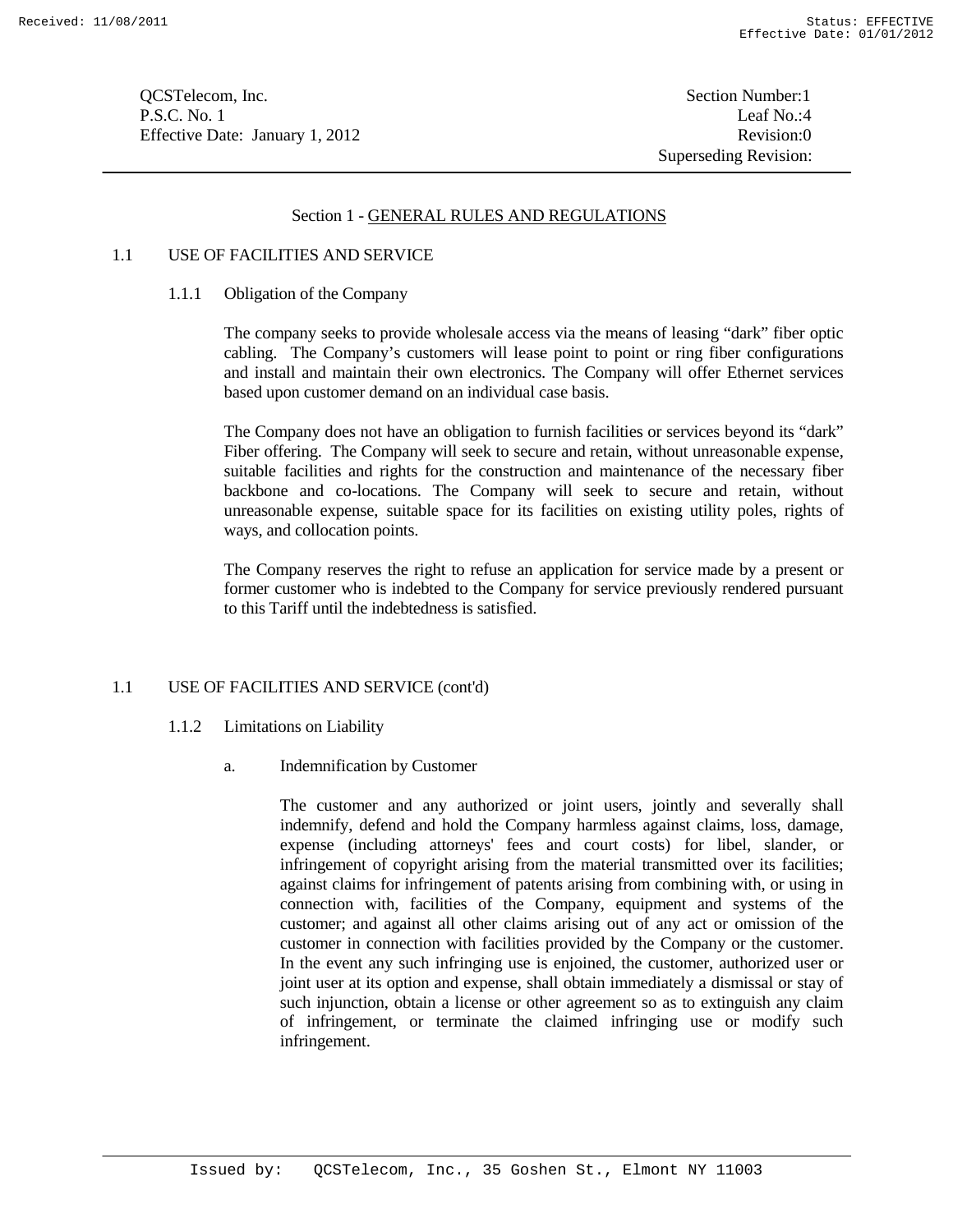QCSTelecom, Inc. Section Number:1 P.S.C. No. 1 Leaf No.:5 Effective Date: January 1, 2012 Revision:0

b. Customer-Provided Equipment

The service and facilities furnished by the Company are subject to the following limitations: the Company shall not be liable for damage arising out of mistakes, omissions, interruptions, delays, errors or defects in transmission or other injury, including but not limited to injuries to persons or property from voltages or currents transmitted over the facilities of the Company caused by customerprovided equipment or premises wire.

c. Use of Facilities of Other Companies

When the facilities of other companies are used in establishing a connection, the Company is not liable for any act, error, omission, or interruption caused by the other company or their agents or employees.

## 1.1.3 Use of Service

Any service provided under this Tariff may be resold to or shared (jointly used) with other persons at the customer's option. The customer remains solely responsible for all use of service ordered by it or billed to its telephone number(s) pursuant to this Tariff, for determining who is authorized to use its service, and for promptly notifying the Company of any unauthorized use. The customer may advise its customers that a portion of its service is provided by the Company, but the customer shall not represent that the Company jointly participates with the customer in the provision of the service.

1.14 Use and Ownership of Equipment

Facilities furnished by the Company shall remain its property and shall be returned to the Company whenever requested, within a reasonable period following the request, in good condition, reasonable wear and tear accepted. The customer is required to reimburse the Company for any loss of, or damage to, the facilities on the customer's premises, including loss or damage caused by agents, employees or independent contractors of the customer through any negligence.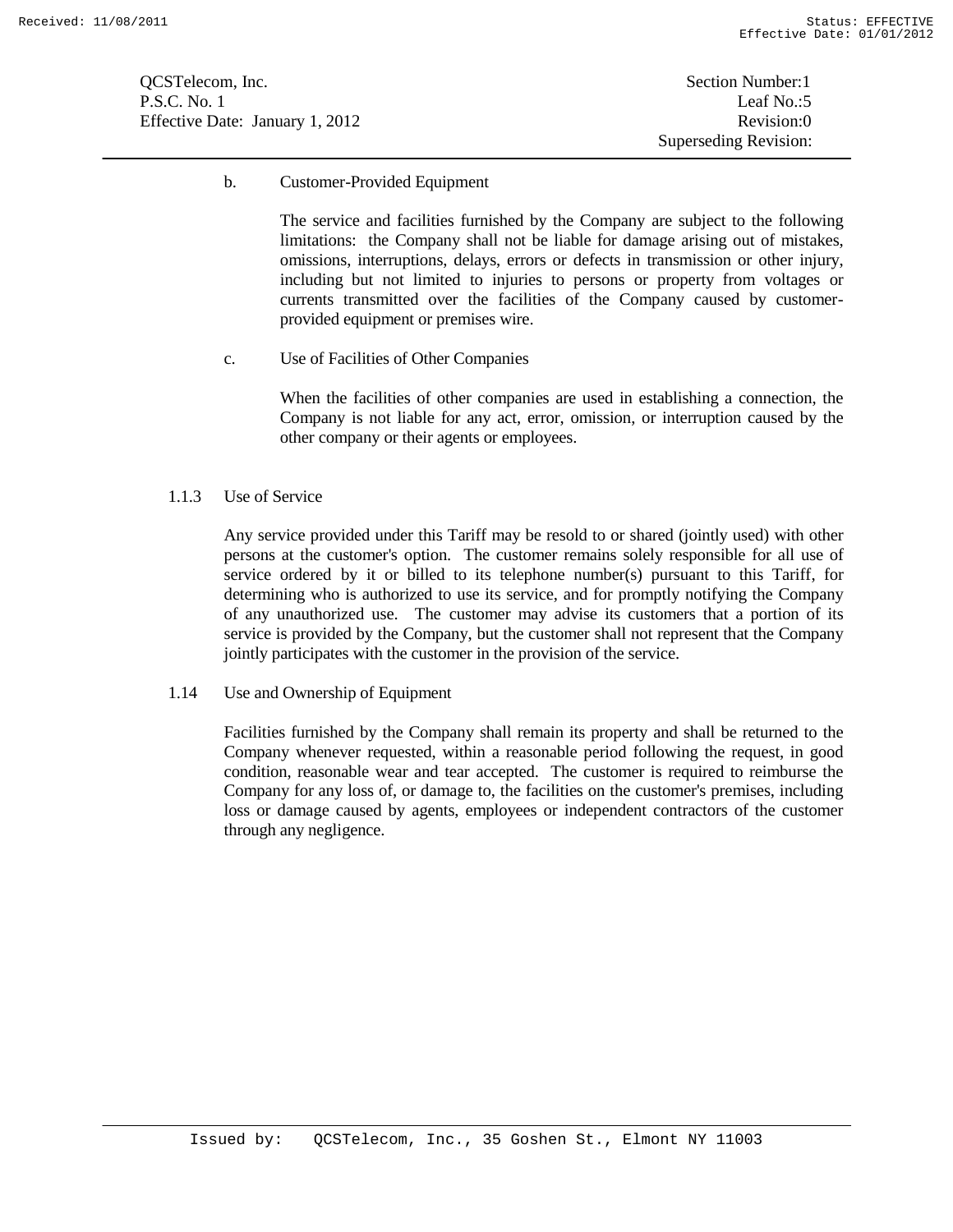**OCSTelecom, Inc.** Section Number:1 P.S.C. No. 1 Leaf No.:6 Effective Date: January 1, 2012 Revision:0

Superseding Revision:

## 1.2 MINIMUM PERIOD OF SERVICE

The minimum period of service is one year except as otherwise provided in this Tariff. The customer must pay the regular tariffed rate for the service they subscribe to for the minimum period of service. If a customer disconnects service before the end of the minimum service period, that customer is responsible for paying the regular rates for the remainder of the minimum service period. When the service is moved within the same building, to another building on the same premises, or to a different premises entirely, the period of service at each location is accumulated to calculate if the customer has met the minimum period of service obligation.

If service is terminated before the end of the minimum period of service as a result of condemnation of property, damage to property requiring the premises to be abandoned, or by the death of the customer, the customer is not obligated to pay for service for the remainder of the minimum period.

If service is switched over to a new customer at the same premises after the first month's service, the minimum period of service requirements are assigned to the new customer if the new customer agrees in writing to accept them. For facilities not taken over by the new customer, the original customer is responsible for the remaining payment for the minimum service period in accordance with the terms under which the service was originally furnished.

#### 1.3 FLEXIBLE PRICING

1.3.1 General

The Company desires to establish a simplified pricing strategy. Enterprise users which are defined as those users not including residential and carrier based, will pay a monthly recurring charge based on a flat rate per location connected. Carrier based customers such as CLECS, ILECS, Wireless, will pay a per mile charge which is consistent and competitive with industry standards. The company is not intending to serve residential customers at this time.

- 1.3.2 Conditions
	- a. The Company reserves the right to change prices at any time subject to regulatory requirements by filing a revised Rate Addendum with the Commission.
	- b. Individual written notice to Customers of rate changes shall be made in accordance with Commission regulations. Where there are no regulations, notification will be made in a manner appropriate to the circumstances involved.
	- c. A rate shall not be changed unless it has been in effect for at least thirty (30) days.
	- d. A customer can request that the Company disconnect service that is provided due to a price increase. The customer will be credited for the difference between the new price and the old price retroactive to the effective date of the price increase if the customer notifies the Company of its desire to disconnect service within 20 days of receiving notification of the price increase.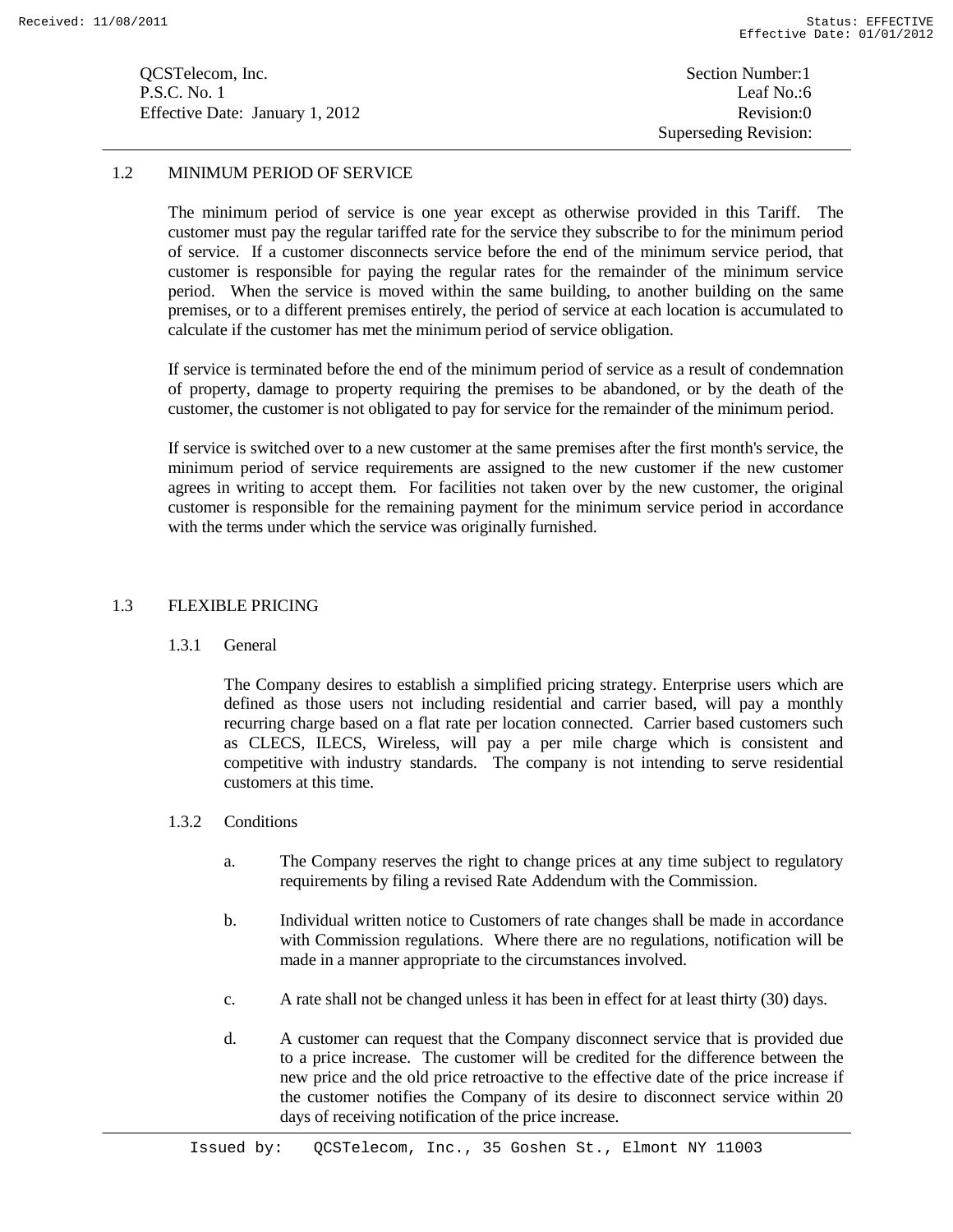**OCSTelecom, Inc.** Section Number: 1 P.S.C. No. 1 Leaf No.:7 Effective Date: January 1, 2012 Revision:0

## 1.4 PAYMENT FOR SERVICE RENDERED

## 1.4.1 Responsibility for All Charges

Any applicant for facilities or service may be required to sign an application form requesting the Company to furnish the facilities or service in accordance with the rates, charges, rules and regulations from time to time in force and effect

#### 1.4.2 Deposits

Subject to special provisions as may be set forth below and in Sections 2.10 and 2.11 of this Tariff, any applicant or customer whose financial responsibility is not established to the satisfaction of the Company may be required to deposit a sum up to an amount equal to the fiber lease value for up to two months for the facilities and service. In cases where excessive build out costs will be incurred to connect customers, the Company the customer may be required to prepay construction costs to a sum equal to the total charges incurred by the Company unless any connection charges are paid direct by the customer to the construction entity.

The fact that a deposit has been made shall in no way relieve the applicant or customer from complying with the Tariff regulations for the prompt payment of bills on presentation. Each applicant from whom a deposit is collected will be given a certificate of deposit and circular containing the terms and conditions applicable to deposits, in accordance with the Rules and Regulations of the Commission pertaining to customer deposits.

a. Interest on Deposits

Simple interest at the rate specified by the Commission shall be credited or paid to the customer while the Company holds the deposit.

b. Inadequate Deposit

If the amount of a deposit is proven to be less than required to meet the requirements specified above, the customer shall be required to pay an additional deposit upon request.

c. Return of Deposit

When a deposit is to be returned, the customer may request that the full amount of the deposit be issued by check. If the customer requests that the full amount be credited to amounts owed the Company, the Company will process the transaction on the billing date and apply the deposit to any amount currently owed to the Company, and return any remaining amount of the deposit to the customer by check.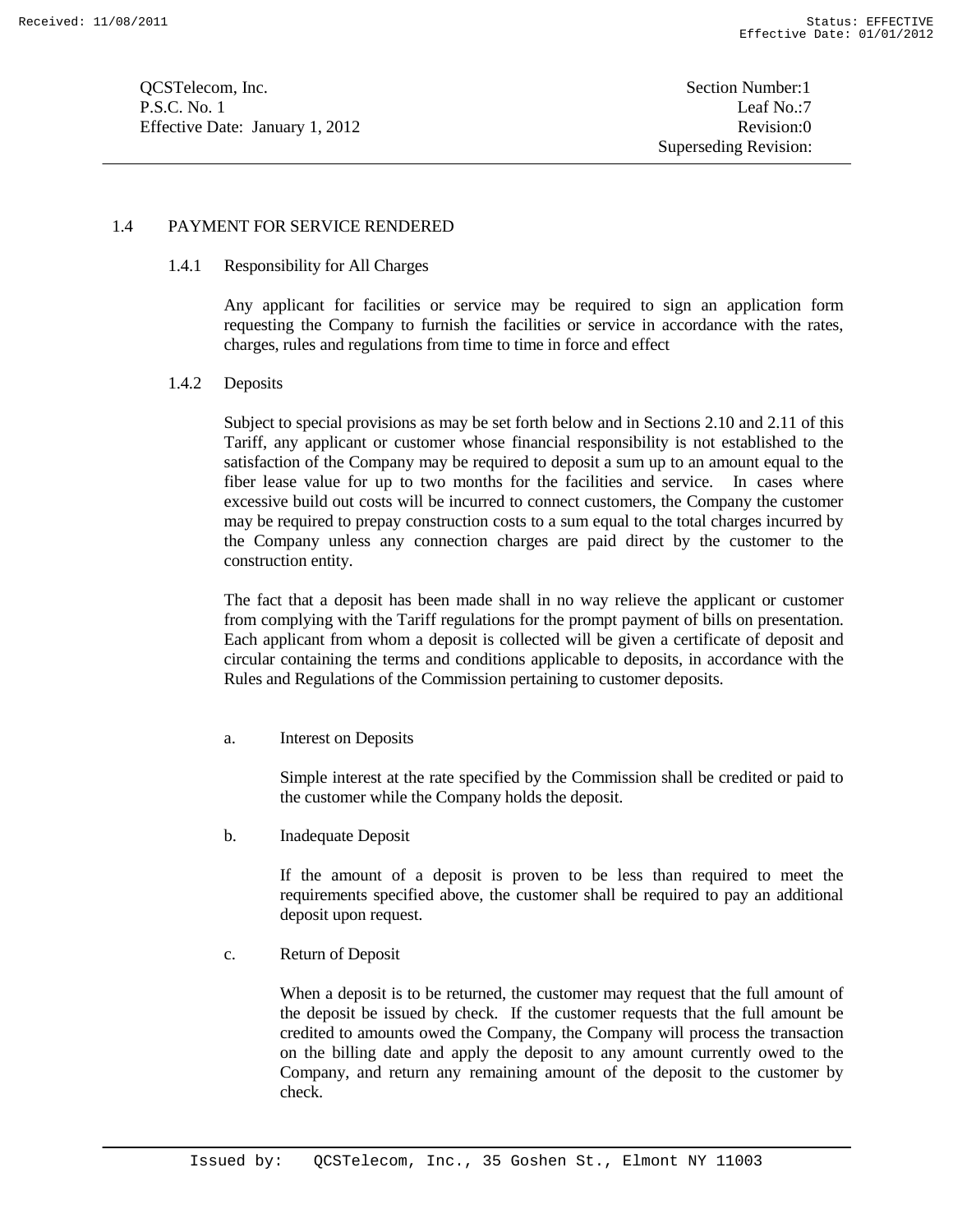**OCSTelecom, Inc.** Section Number:1 P.S.C. No. 1 Leaf No.:8 Effective Date: January 1, 2012 Revision:0

Superseding Revision:

#### 1.4.3 Payment of Charges

Charges for facilities and services are due monthly in advance. All other charges are payable upon request of the Company. Bills are due on the due date shown on the bill and are payable at any business office of the Company, by U.S. Mail, or at any location designated by the Company. If objection is not received by the Company within three months after the bill is rendered, the items and charges appearing thereon shall be determined to be correct and binding upon the customer. A bill will not be deemed correct and binding upon the customer if the Company has records on the basis of which an objection may be considered, or if the customer has in his or her possession such Company records. If objection results in a refund to the customer, such refund will be with interest at the greater of the unadjusted customer deposit rate or the applicable late payment rate, if any, for the service classification under which the customer was billed. Interest will be paid from the date when the customer overpayment was made, adjusted for any changes in the deposit rate or late payment rate, compounded monthly, until the overpayment is refunded. Notwithstanding the foregoing, no interest will be paid by the Company on customer overpayments that are refunded within 30 days after the overpayment is received by the Company.

Where an objection to the bill involves a superseded service order, the items and charges appearing on the bill shall be deemed to be correct and binding upon the customer if objection is not received by the Company within two months after the bill is rendered.

1.4.4 Return Check Charge

When a check which has been presented to the Company by a customer in payment for charges is returned by the bank, the customer shall be responsible for the payment of a Returned Check Charge of \$20.00.

- 1.4.5 Late Payment Charges
	- a. Customer bills for service are due on the due date specified on the bill. A customer is in default unless payment is made on or before the due date specified on the bill. If payment is not received by the customer's next billing date, a late payment charge of 1.5% will be applied to all amounts previously billed under this Tariff.
	- b. Late payment charges do not apply to those portions (and only those portions) of unpaid balances that are associated with disputed amounts. Undisputed amounts on the same bill are subject to late payment charges if unpaid and carried forward to the next bill.
	- c. Late payment charges do not apply to government agencies of the State of New York. These agencies are required to make payment in accordance with the provisions of Article XI-A of the State Finance Law (Chapter 153 of the Laws of 1984).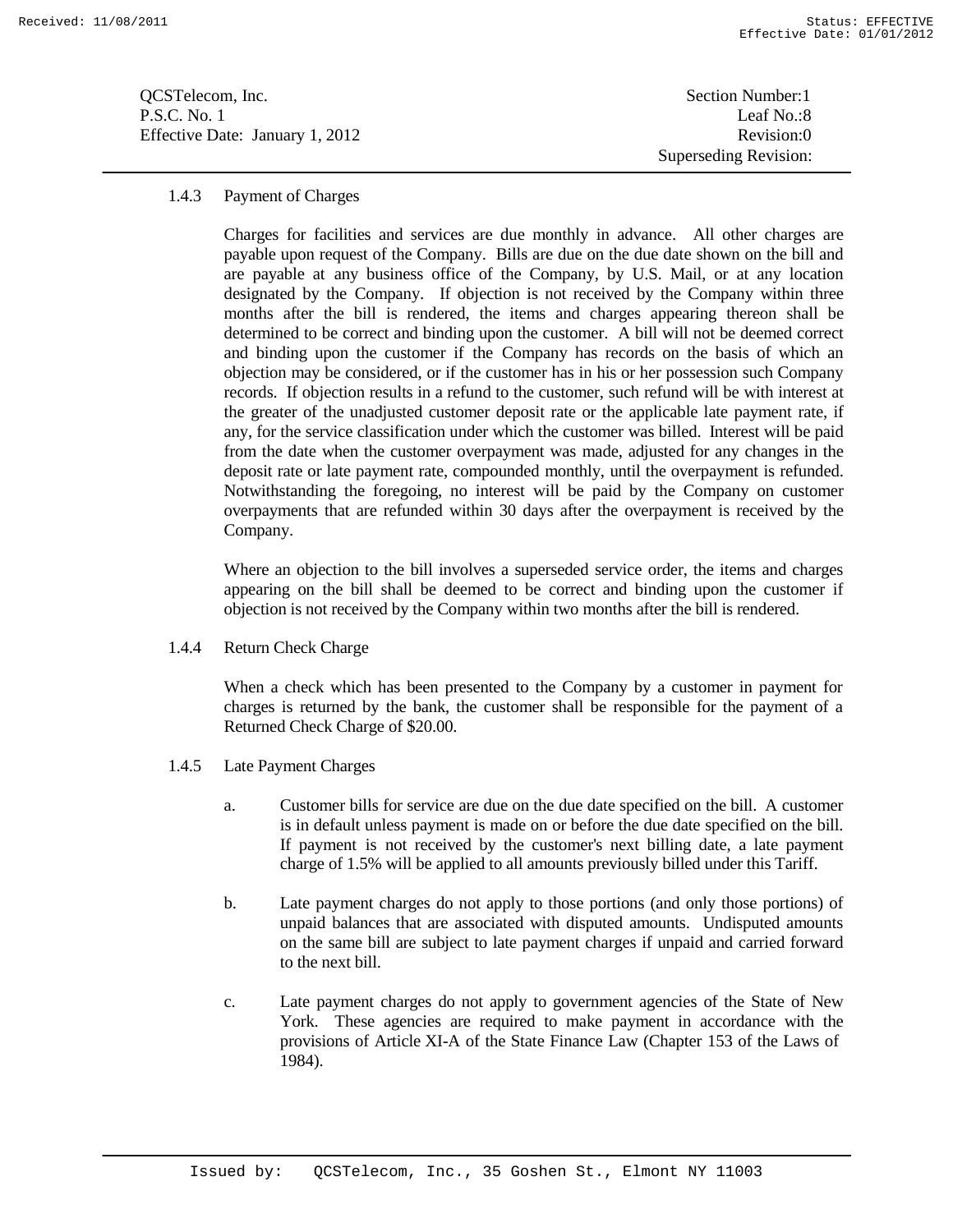**OCSTelecom, Inc.** Section Number: 1 P.S.C. No. 1 Leaf No.:9 Effective Date: January 1, 2012 Revision:0

## 1.4 PAYMENT FOR SERVICE RENDERED

## 1.4.6 Customer Overpayments

The Company will provide interest on customer overpayments that are not refunded within 30 days of the date the Company receives the overpayment. An overpayment is considered to have occurred when payment in excess of the correct charges for service is made because of erroneous Company billing. The customer will be issued reimbursement for the overpayment, plus interest, or, if agreed to by the customer, credit for the amount will be provided on the next regular Company bill. The rate of interest shall be the greater of the customer deposit interest rate or the Company's applicable Late Payment Charge.

Interest shall be paid from the date when overpayment was made, adjusted for any changes in the deposit rate or late payment rate, and compounded monthly, until the date when the overpayment is refunded. The date when overpayment is considered to have been made will be the date on which the customer's overpayment was originally recorded to the customer's account by the Company.

#### 1.5 INSTALLATION SERVICE

The Company will work with our customers to select the move expeditious and convenient Installation Plan. The Company will offer appointments for connection of service involving a customer premise visit. In the case of any inconsistency with the regulations in Part 609 of 16 NYCRR for installation service, the rules of the Commission shall prevail.

## 1.6 ACCESS TO CUSTOMER'S PREMISES

The customer shall be responsible for making arrangements or obtaining permission for safe and reasonable access for Company employees or agents of the Company to enter the premises of the customer or any joint user or customer of the customer at any reasonable hour for the purpose of inspecting, repairing, testing or removing any part of the Company's facilities.

#### 1.7 TELEPHONE SURCHARGES

#### 1.7.1 General

In addition to the rates and charges applicable according to the rules and regulations of this Tariff, it is expected that various surcharges such as; Village or Municipal Surcharges, State and Gross Earnings Taxes are not applicable to this Not For Profit Corporation. Whenever these become applicable to the Company the Company will file a revised statement as directed or approved by the Commission.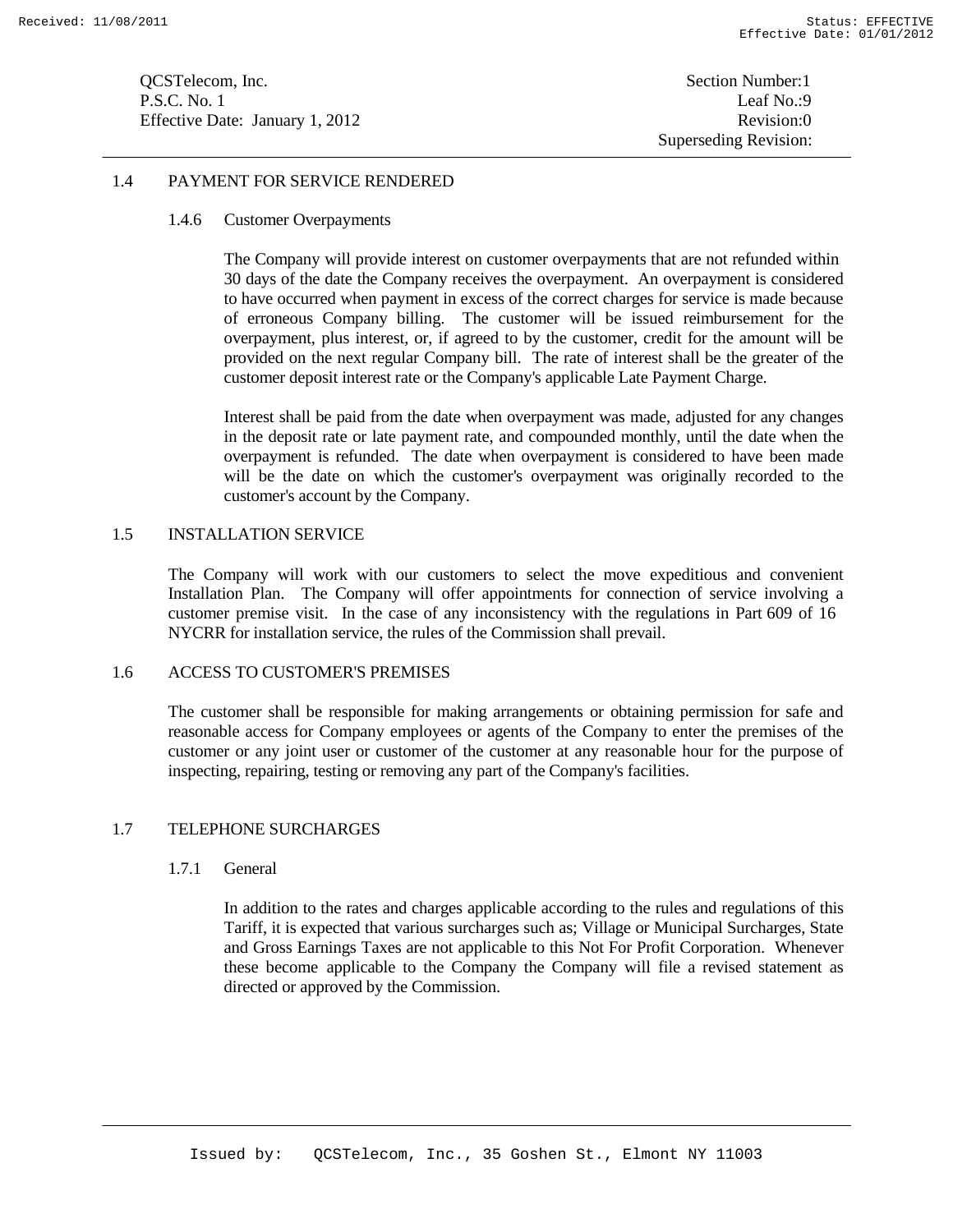**OCSTelecom, Inc.** Section Number: 1 P.S.C. No. 1 Leaf No.:10 Effective Date: January 1, 2012 Revision:0

## 1.8 SUSPENSION OR TERMINATION OF SERVICE

1.8.1 Suspension or Termination for Nonpayment

In the event that any bill rendered or any deposit required is not paid, the Company may suspend service or terminate service until the bill or the required deposit has been paid. If service is suspended or terminated for nonpayment, the customer will be billed a Connection Charge as well as any payment due and any applicable deposits upon reconnection.

- A. Termination shall not be made until at least 20 days after written notification has been mailed to the billing address of the customer.
- B. Suspension will not be made until at least 8 days after written notification has been mailed to the customer and 20 days before the termination notice.
- 1.8.2 Exceptions to Suspension and Termination

Service shall not be suspended or terminated for:

- a. Nonpayment for service for which a bill has not been rendered;
- b. Nonpayment for service which have not been rendered;
- c. Nonpayment of any billed charge which is in dispute or for the nonpayment of a deposit which is in dispute during the period before a determination of the dispute is made by the Company in accordance with Company's complaint handling procedures. These procedures are in accordance with the Public Service Commission Rules and Regulations contained in Part 609 of 16 NYCRR.

Service may be suspended or terminated for nonpayment of the undisputed portion of a disputed bill or deposit if the customer does not pay the undisputed portion after being asked to do so.

- e. Nonpayment of back billed amounts.
- 1.8.3 Verification of Nonpayment

Service shall not be suspended or terminated for nonpayment of a bill rendered or a required deposit unless:

a. The Company has verified, in a manner approved by the Public Service Commission, that payment has not been received at any office of the Company or at any office of an authorized collection agent through the end of the period indicated in the notice, and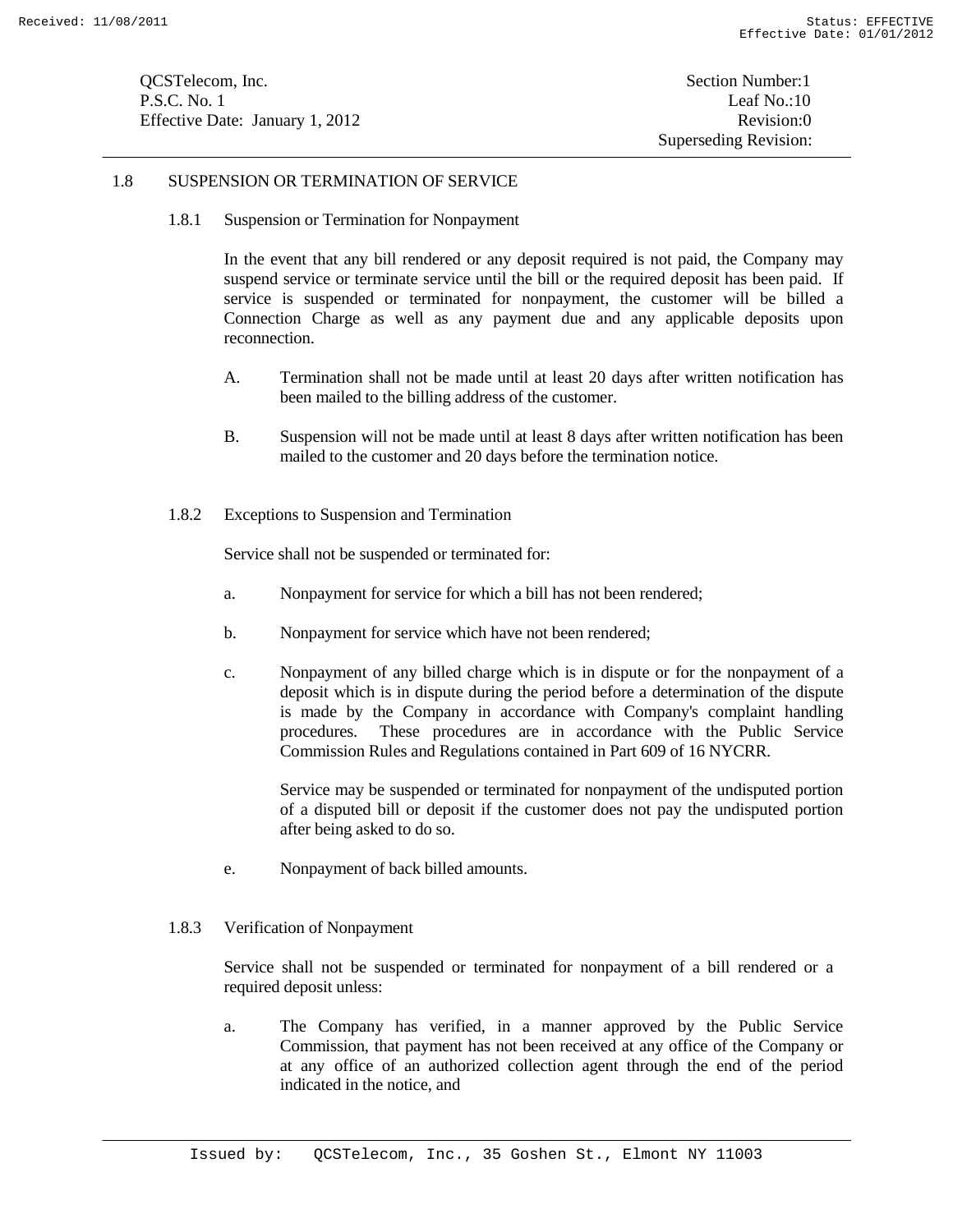QCSTelecom, Inc. Section Number:1 P.S.C. No. 1 Leaf No.:11 Effective Date: January 1, 2012 Revision:0

Superseding Revision:

b. The Company has checked the customer's account on the day that suspension or termination is to occur to determine whether payment has been posted to the customer's account as of the opening of business on that day.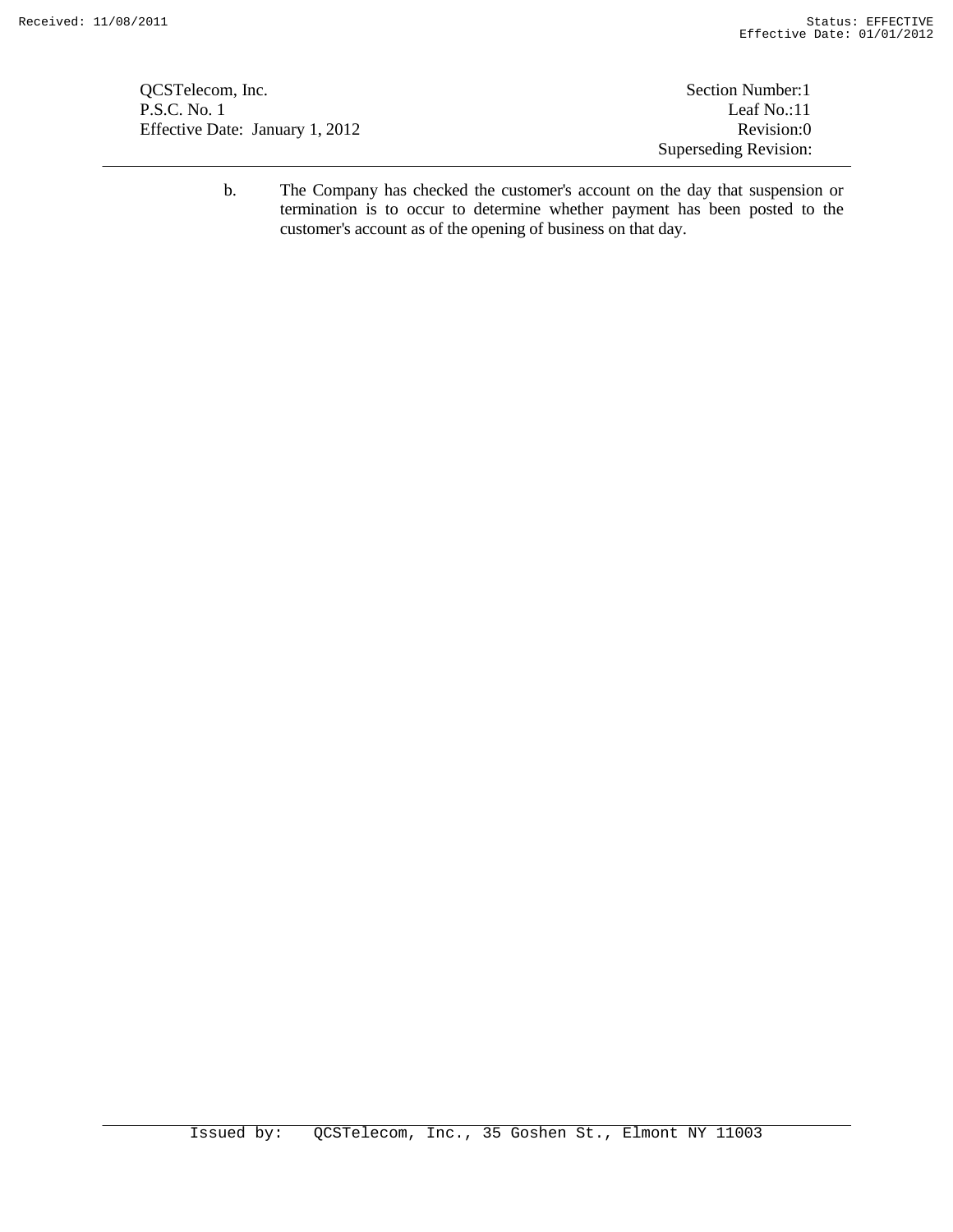**OCSTelecom, Inc.** Section Number: 1 P.S.C. No. 1 Leaf No.:12 Effective Date: January 1, 2012 Revision:0

#### 1.8.4 Termination for Cause Other Than Nonpayment

a. General

The Company, after notice in writing to the customer and after having given the customer an appropriate opportunity to respond to such notice, may terminate service and sever the connection(s) from the customer's premises under the following conditions:

- 1. in the event of prohibited, unlawful or improper use of the facilities or service, or any other violation by the customer of the rules and regulations governing the facilities and service furnished, or
- 2. if, in the judgment of the Company, any use of the facilities or service by the customer may adversely affect the Company's personnel, plant, property or service. The Company shall have the right to take immediate action, including termination of the service and severing of the connection, without notice to the customer when injury or damage to personnel, plant, property or service is occurring, or is likely to occur, or
- 3. in the event of unauthorized use, where the customer fails to take reasonable steps to prevent the unauthorized use of the facilities or service received from the Company, or
- 4. in the event that service is connected for a customer who is indebted to the Company for service or facilities previously furnished, that service may be terminated by the Company unless the customer satisfies the indebtedness within 20 days after written notification.
- b. Prohibited, Unlawful or Improper Use of the Facilities or Service

Prohibited, unlawful or improper use of the facilities or service includes, but is not limited to:

- 1. The use of facilities or service of the Company without payment of tariff charges;
- 2. The use of the service in such a manner such that it interferes with the service of other customers;
- 3. Permitting fraudulent use.
- c. Abandonment or Unauthorized Use of Facilities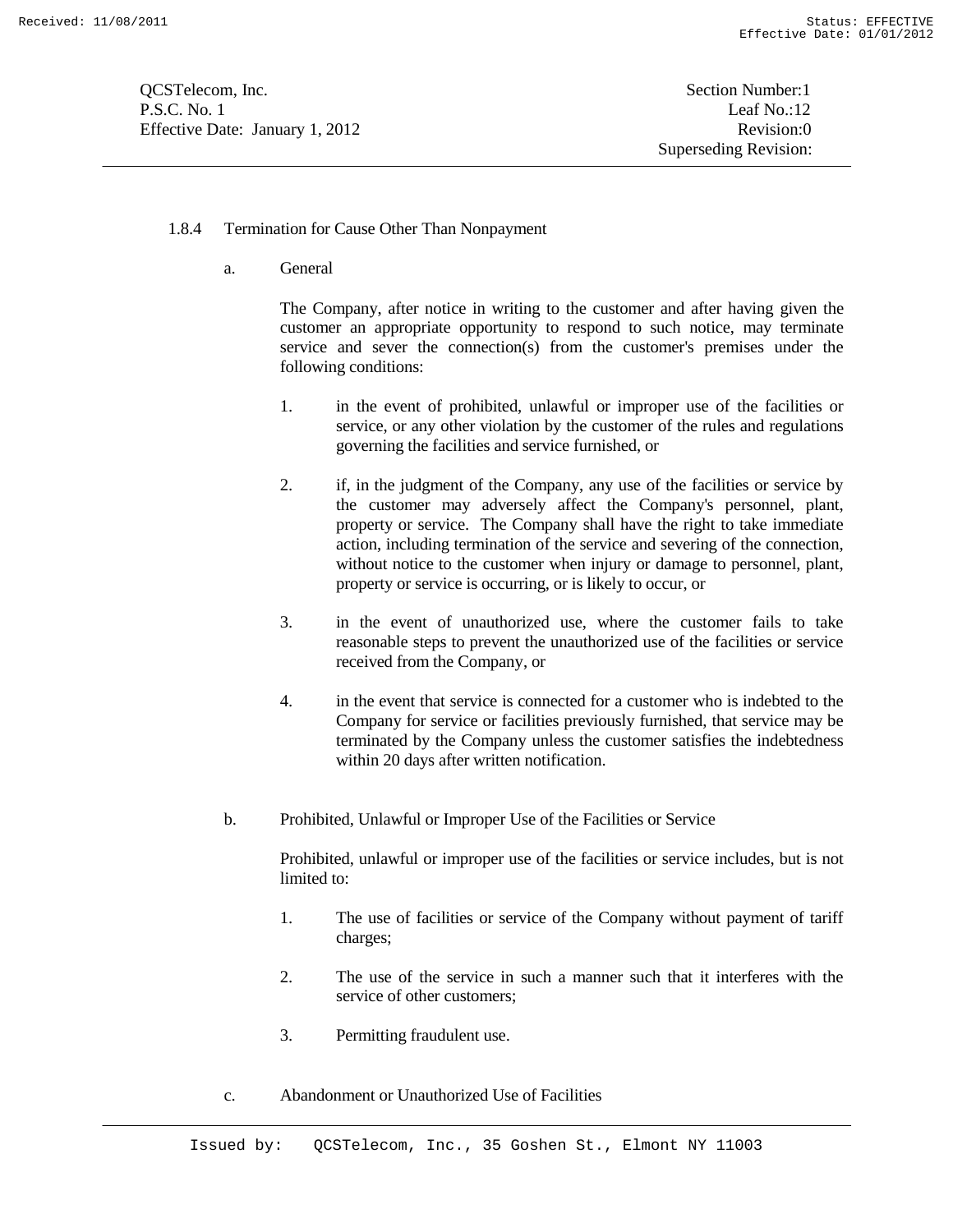| OCSTelecom, Inc.                | Section Number: 1     |
|---------------------------------|-----------------------|
| P.S.C. No. 1                    | Leaf No.:13           |
| Effective Date: January 1, 2012 | Revision:0            |
|                                 | Superseding Revision: |

- 1. If it is determined that facilities have been abandoned, or are being used by unauthorized persons, or that the customer has failed to take reasonable steps to prevent unauthorized use, the Company may terminate service.
- 2. In the event that service is terminated for abandonment of facilities or unauthorized use and service is subsequently restored to the same customer at the same location:
	- a. No charge shall apply for the period during which service had been terminated, and
	- b. Reconnection charges will apply when service is restored. However, no charge shall be made for reconnection if the service was terminated due to an error on the part of the Company.
- d. Change in the Company's Ability to Secure Access

Any change in the Company's ability (a) to secure and retain suitable facilities and rights for the construction and maintenance of the necessary circuits and equipment or (b) to secure and retain suitable space for its plant and facilities in the building where service is provided to the customer may require termination of a customer's service until such time as new arrangements can be made. No charges will be assessed the customer while service is terminated, and no connection charges will apply when the service is restored.

1.8.5 Emergency Termination of Service

The Company will immediately terminate the service of any customer, on request, when the customer has reasonable belief that the service is being used by an unauthorized person or persons. The Company may require that the request be submitted in writing as a follow-up to a request made by telephone.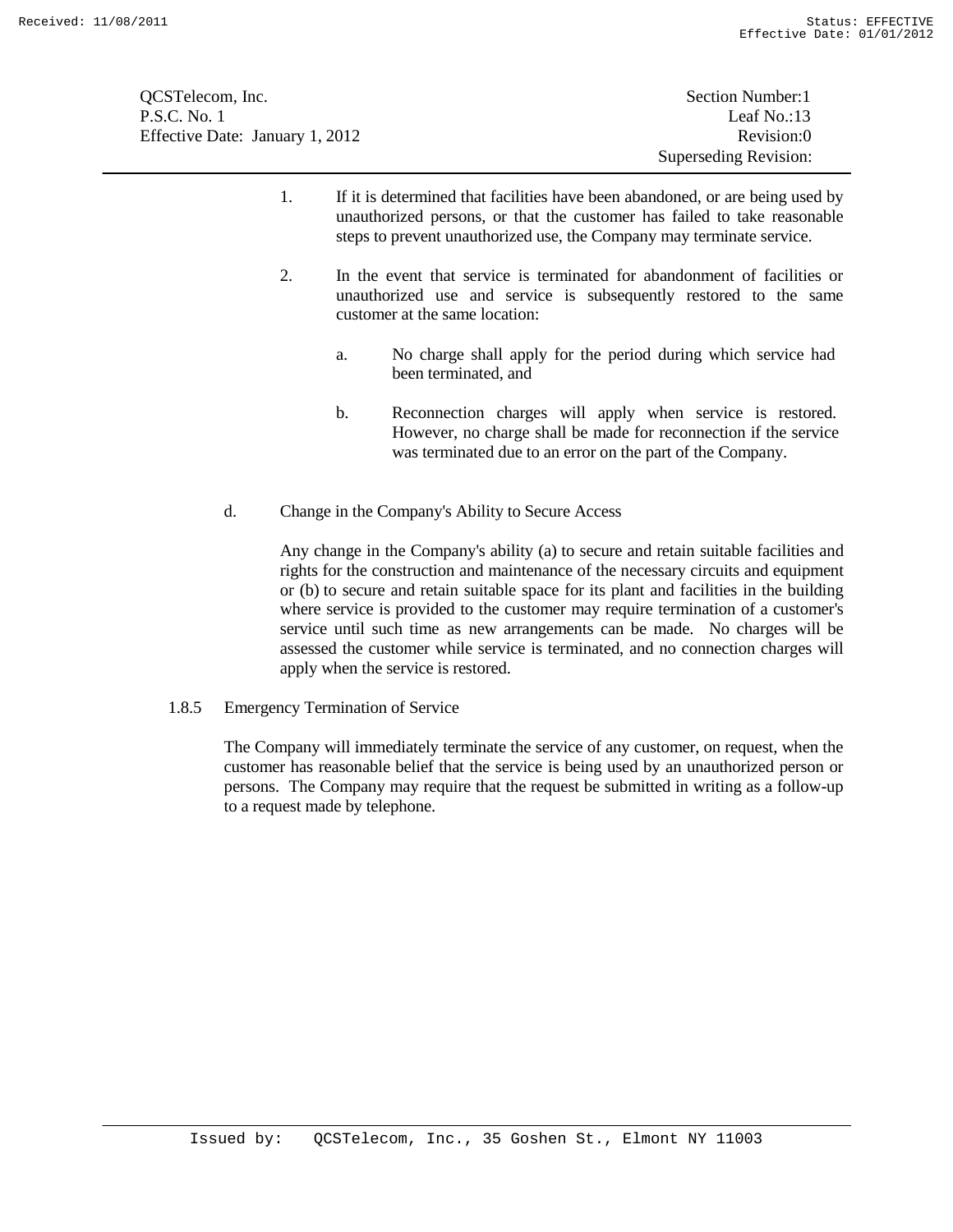#### 1.9 ADDITIONAL PROVISIONS APPLICABLE TO BUSINESS CUSTOMERS

- 1.9.1 Application of Rates
	- a. Business rates as described in Section 2 and shown in Attachment B apply to service furnished:
		- 1. In office buildings, stores, factories and all other places of a business nature;
		- 2. In hotels, apartment houses, clubs and boarding and rooming houses except when service is within the customer's domestic establishment and no business listings are provided; colleges, hospitals and other institutions;
		- 3. At any location when the listing or public advertising indicates a business or a profession;
		- 4. At any location where the service business rates apply;
		- 5. At any location where the customer resells or shares exchange service;
	- b. The use of business facilities and service is restricted to the customer, customers, agents and representatives of the customer, and joint users.
- 1.9.2 Fiber configuration changes

When a business customer requests a fiber configuration change, the original fiber path shall be disassembled immediately upon customer acceptance of the new fiber configuration.

1.9.3 Deposits

Deposits will be returned to a business customer upon cancellation of service, unless the customer is delinquent in payment, in which case the Company will continue to retain the deposit until the delinquency is satisfied. If a service is involuntarily discontinued, the deposit is applied against the final bill, and any balance is returned to the customer.

1.9.4 Dishonored Checks

If a business customer who has received a notice of discontinuance pays the bill with a check that is subsequently dishonored, the account remains unpaid and the Company is not required to issue any additional notice before disconnecting service.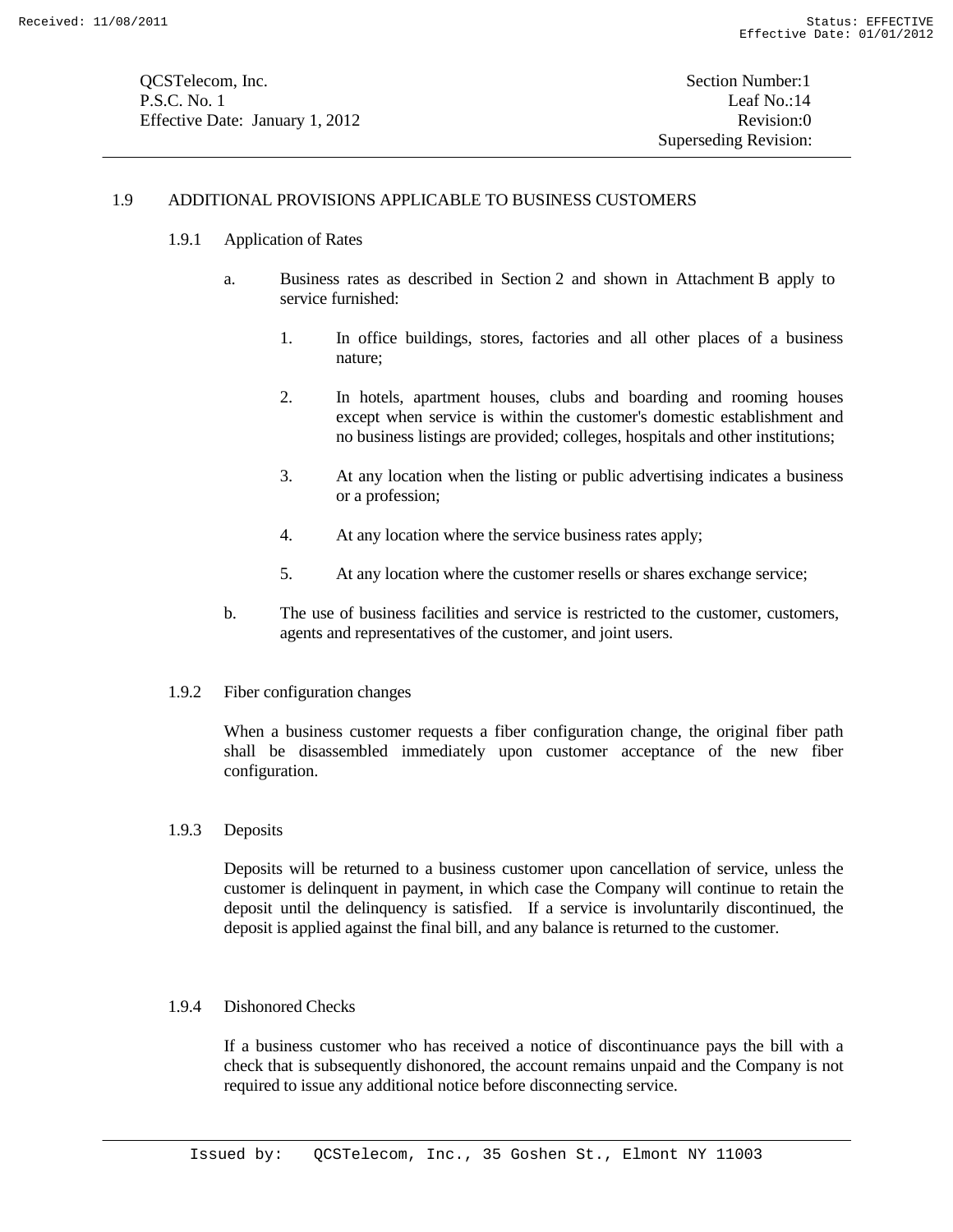| QCSTelecom, Inc.                |  |
|---------------------------------|--|
| P.S.C. No. 1                    |  |
| Effective Date: January 1, 2012 |  |

## 1.10 ADDITIONAL PROVISIONS APPLICABLE TO RESIDENTIAL CUSTOMERS

#### 1.10.1 Application of Rates

Since the Company does not anticipate residential users, this section does not apply. Should the Company expand services to the residential markets, tariffs will be filed as per the requirements of the Commission

## 1.11 ALLOWANCES FOR INTERRUPTIONS IN SERVICE

Interruptions in service, which are not due to the negligence of, or non-compliance with the provisions of this Tariff by the Customer, or the operation or malfunction of the facilities, power, or equipment provided by the Customer, will be credited to the Customer as set forth below for the part of the service that the interruption affects. A credit allowance will be made when an interruption occurs because of a failure of any component furnished by the Company under this Tariff.

- 1.11.1 Credit for Interruptions
	- a. An interruption period begins when the Customer reports a service, facility, or circuit to be interrupted and releases it for testing and repair. An interruption period ends when the service, facility, or circuit is operative. If the Customer reports a service, facility, or circuit to be inoperative but declines to release it for testing and repair, it is considered to be impaired, but not interrupted.
	- b. For calculating credit allowances, every month is considered to have 30 days. A credit allowance is applied on a pro rata basis against the rates specified hereunder and is dependent upon the length of the interruption. Only those facilities on the interrupted portion of the circuit will receive a credit.
	- c. A credit allowance will be given, upon request of the customer to the business office, for interruptions of 30 minutes or more. Credit allowances will be calculated as follows:
	- d. if interruption continues for less than 24 hours:
		- a) 1/30th of the monthly rate if it is the first interruption in the same billing period.
		- b) 2/30ths of the monthly rate if there was a previous interruption of at least 24 hours in the same billing period.
		- ii. if interruption continues for more than 24 hours:
			- a) if caused by storm, fire, flood or other condition out of Company's control, 1/30th of the monthly rate for each 24 hours of interruption.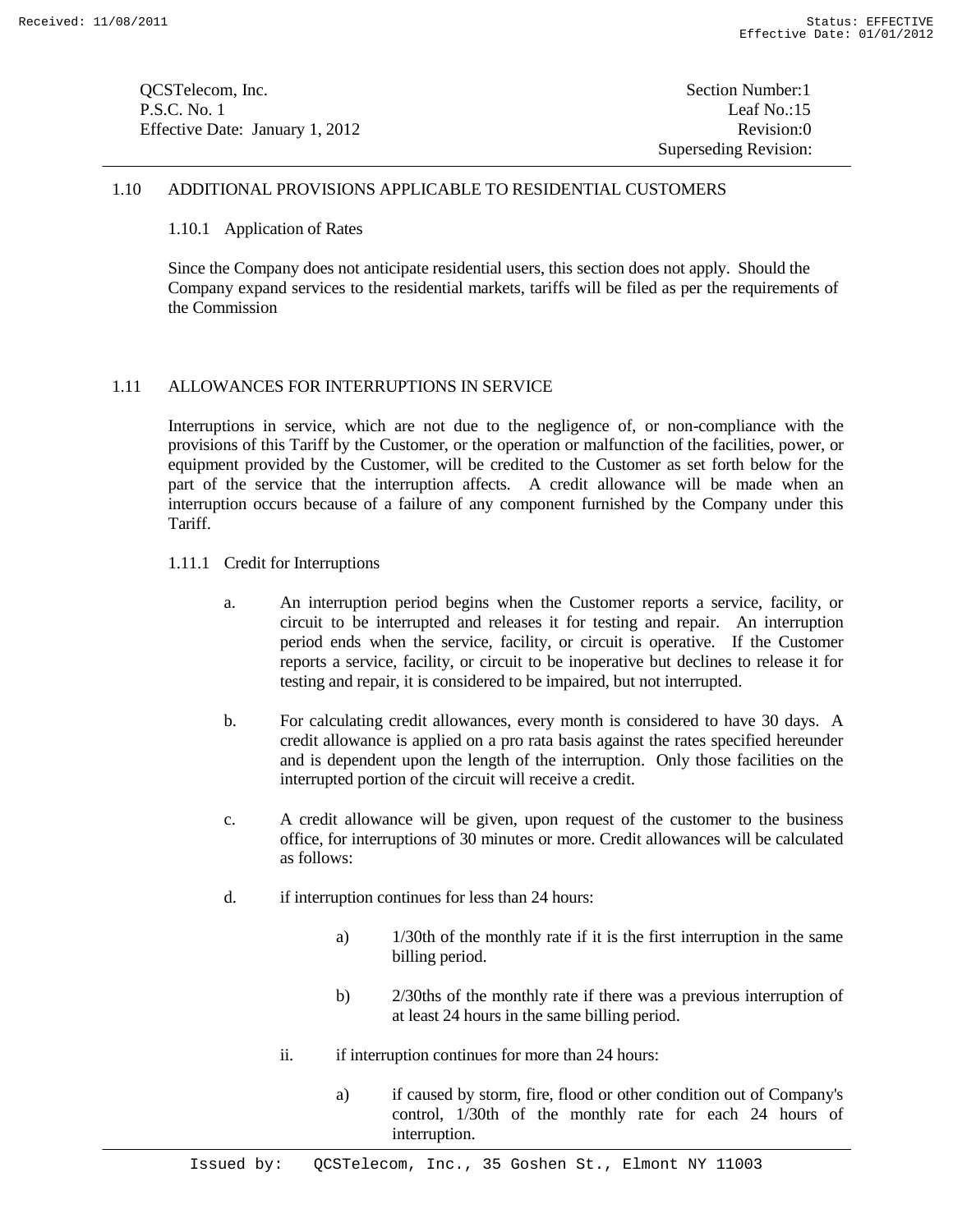QCSTelecom, Inc. Section Number:1 P.S.C. No. 1 Leaf No.:16 Effective Date: January 1, 2012 Revision:0

b) for other interruption, 1/30 of the monthly rate for the first 24 hours and 2/30ths of such rate for each additional 24 hours (or fraction thereof); however, if service is interrupted for over 24 hours, more than once in the same billing period, the 2/30ths allowance applies to the first 24 hours of the second and subsequent interruptions

Two or more interruptions of 15 minutes or more during any one 24-hour period shall be considered as one interruption.

d. Credit to Customer

Credits attributable to any billing period for interruptions of service shall not exceed the total charges for that period for the service and facilities furnished by the Company rendered useless or substantially impaired.

e. "Interruption" Defined

For the purpose of applying this provision, the word "interruption" shall mean the inability to use the fiber network for either sending or receiving information or both due to equipment malfunction or human errors. "Interruption" does not include and no allowance shall be given for service difficulties such as slow network response across the fiber or in fiber ring configurations where the fiber continues to operate in a limited capacity due to operations in a "Wrap Mode". Nor shall the interruption allowance apply where service is interrupted by the negligence or willful act of the subscriber or where the Company, pursuant to the terms of the Tariff, suspends or terminates service because of nonpayment of bills due to the company, unlawful or improper use of the facilities or service, or any other reason covered by the Tariff. No allowance shall be made for interruptions due to electric power failure where, by the provisions of this Tariff, the subscriber is responsible for providing electric power. Allowance for interruptions of message rate service will not affect the subscriber's local call allowance during a given billing period.

1.11.2 Limitations on Credit Allowances

No credit allowance will be made for:

- a) interruptions due to the negligence of, or non-compliance with the provisions of this Tariff, by any party other than the Company, including but not limited to the customer, authorized user, or other common carriers connected to, or providing service connected to, the service of the Company or to the Company's facilities;
- b) interruptions due to the failure or malfunction of non-Company equipment, including service connected to customer provided electric power;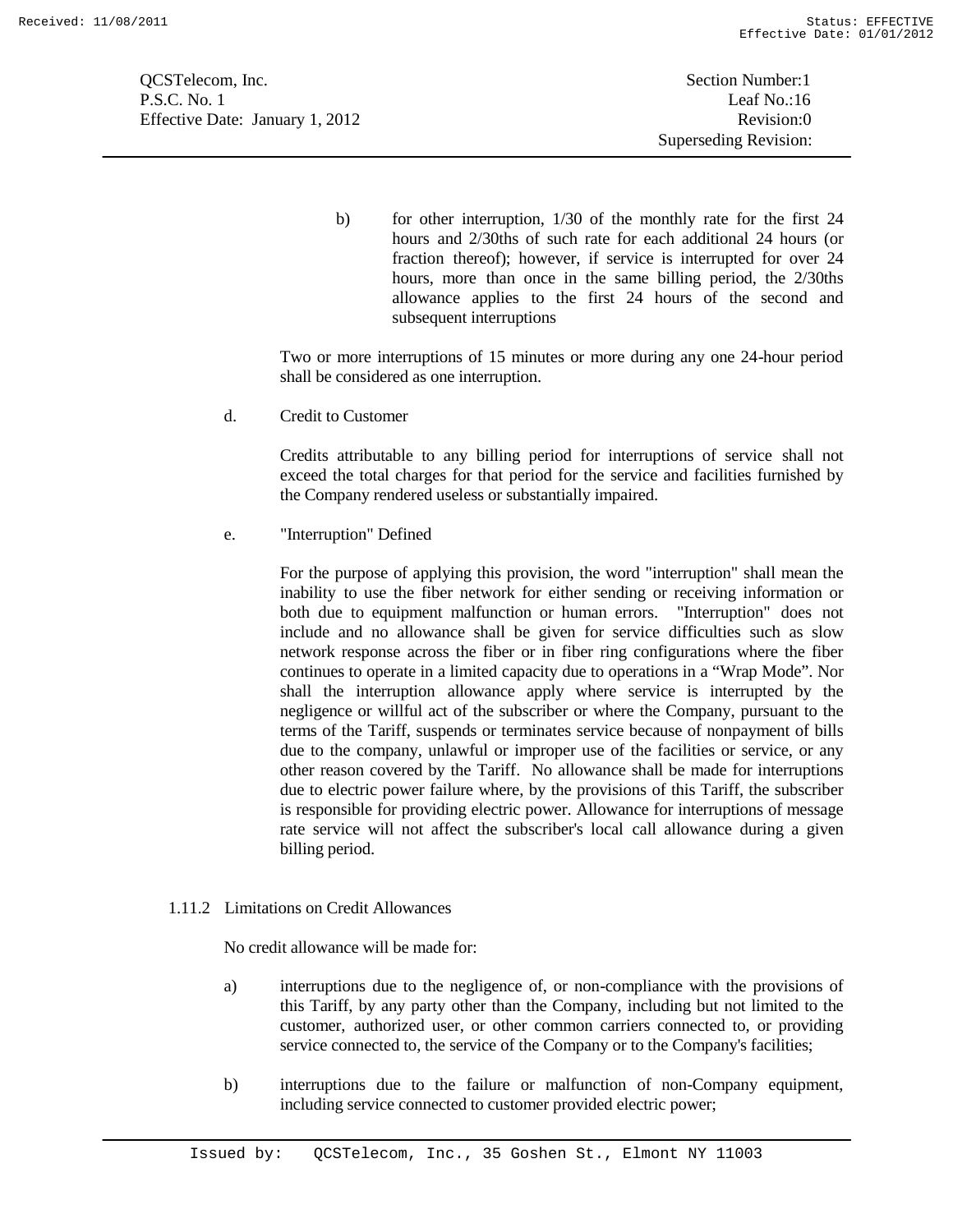QCSTelecom, Inc. Section Number: 1 P.S.C. No. 1 Leaf No.:17 Effective Date: January 1, 2012 Revision:0

- c) interruptions of service during any period in which the Company is not given full and free access to its facilities and equipment for the purpose of investigating and correcting interruptions;
- d) interruptions of service during any period when the customer has released service to the Company for maintenance purposes or for implementation of a customer order for a change in service arrangements;
- e) interruptions of service due to circumstances or causes beyond the control of the Company.

## 1.12 AUTOMATIC NUMBER IDENTIFICATION

## 1.12.1 Regulations

The Company will not provide services over the leased fiber backbone and therefore does not anticipate connectivity into the PSTN. The Company's service offering will consist of a "Dark" Fiber path configured in point to point and/or ring configurations. Should the services provided by the Company expand to include voice and voice related services, the Company will file the appropriate Tariff amendments to include Automatic Number Identification (ANI) as per the requirements of the Commission.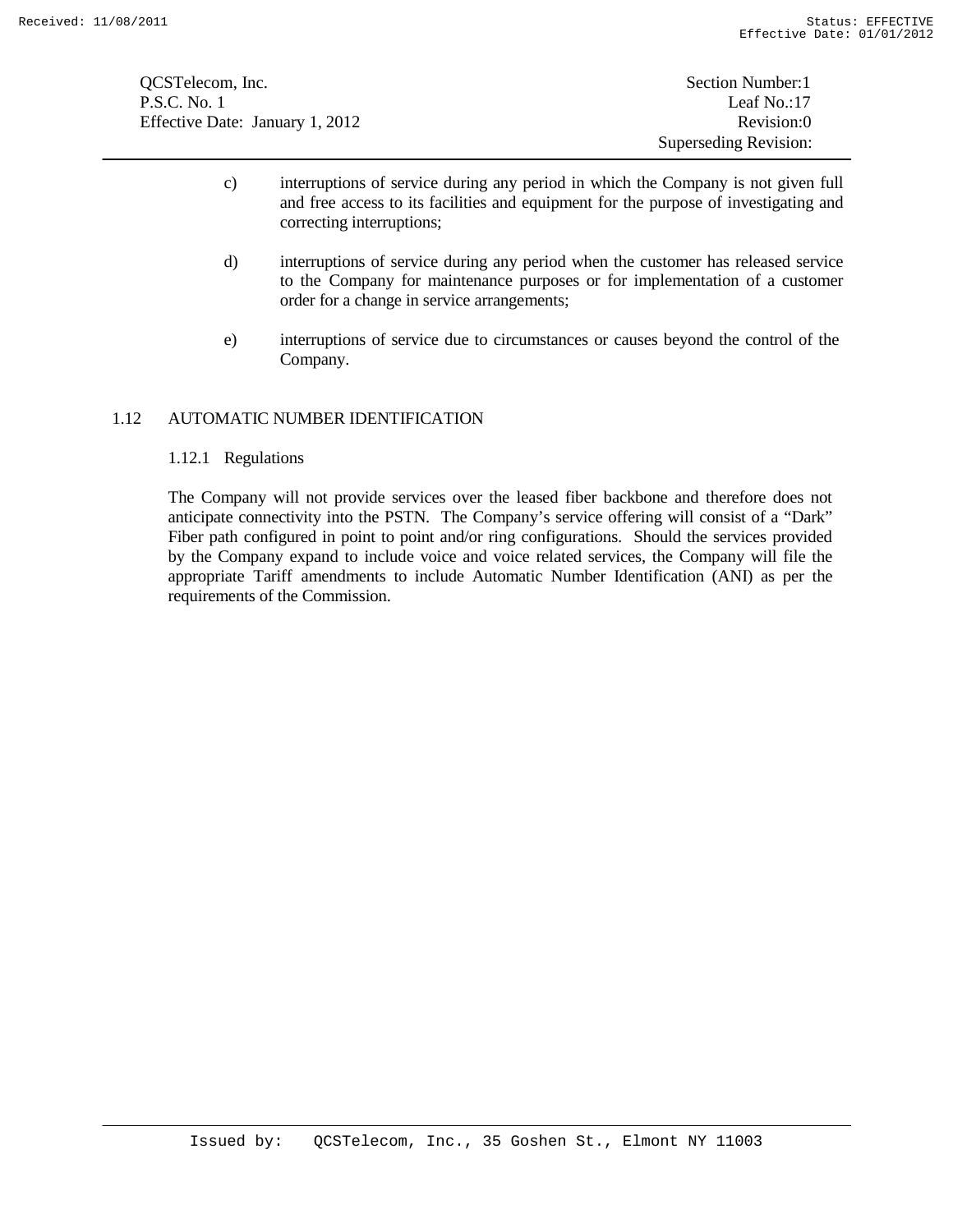**OCSTelecom, Inc.** Section Number: 1 P.S.C. No. 1 Leaf No.:18 Effective Date: January 1, 2012 Revision:0

Superseding Revision:

## 1.13 EMERGENCY/ CRISIS/ DISASTER RESTORATION AND PROVISIONING - TELECOMMUNICATIONS SERVICE PRIORITY

## 1.13.1 General

- a. The Telecommunications Service Priority (TSP) Program is a federal program used to identify and prioritize telecommunications services that support national security or emergency preparedness (NS/EP) missions. NS/EP services are defined as those telecommunications services which are used to maintain a state of readiness or respond to and manage any event or crisis which causes or could cause injury or harm to the population, damage or loss to property, or degrades or threatens the NS/EP posture of the United States. TSP restoration and/or provisioning shall be provided in accordance with Part 64, Appendix A of the Federal Communications Commission's Rules and Regulations (47 C.F.R.), and the "Service Vendor Handbook For The Telecommunications Service Priority (TSP) Program" and the "Service User Manual for the Telecommunications Service Priority (TSP) System" (NCS Manual 3-1-1) (Service User Manual) issued and updated as necessary by the Office of Priority Telecommunications (OPT) of the National Communications System. Any changes to or reissuance of these regulations or manuals supersede tariff language contained herein.
- b. The TSP program has two components, restoration and provisioning.
	- 1. A restoration priority is applied to new or existing telecommunications services to ensure restoration before any other services during a service outage. TSP restoration priorities must be requested and assigned before a service outage occurs.
	- 2. A provisioning priority is obtained to facilitate priority installation of new telecommunications services during a service outage. Provisioning on a priority basis becomes necessary when an end-user has an urgent requirement for a new NS/EP service that must be installed immediately or by a specific due date that can be met only by a shorter than standard or expedited Company provisioning time frame. As a matter of general practice, existing TSP services will be restored before provisioning new TSP services.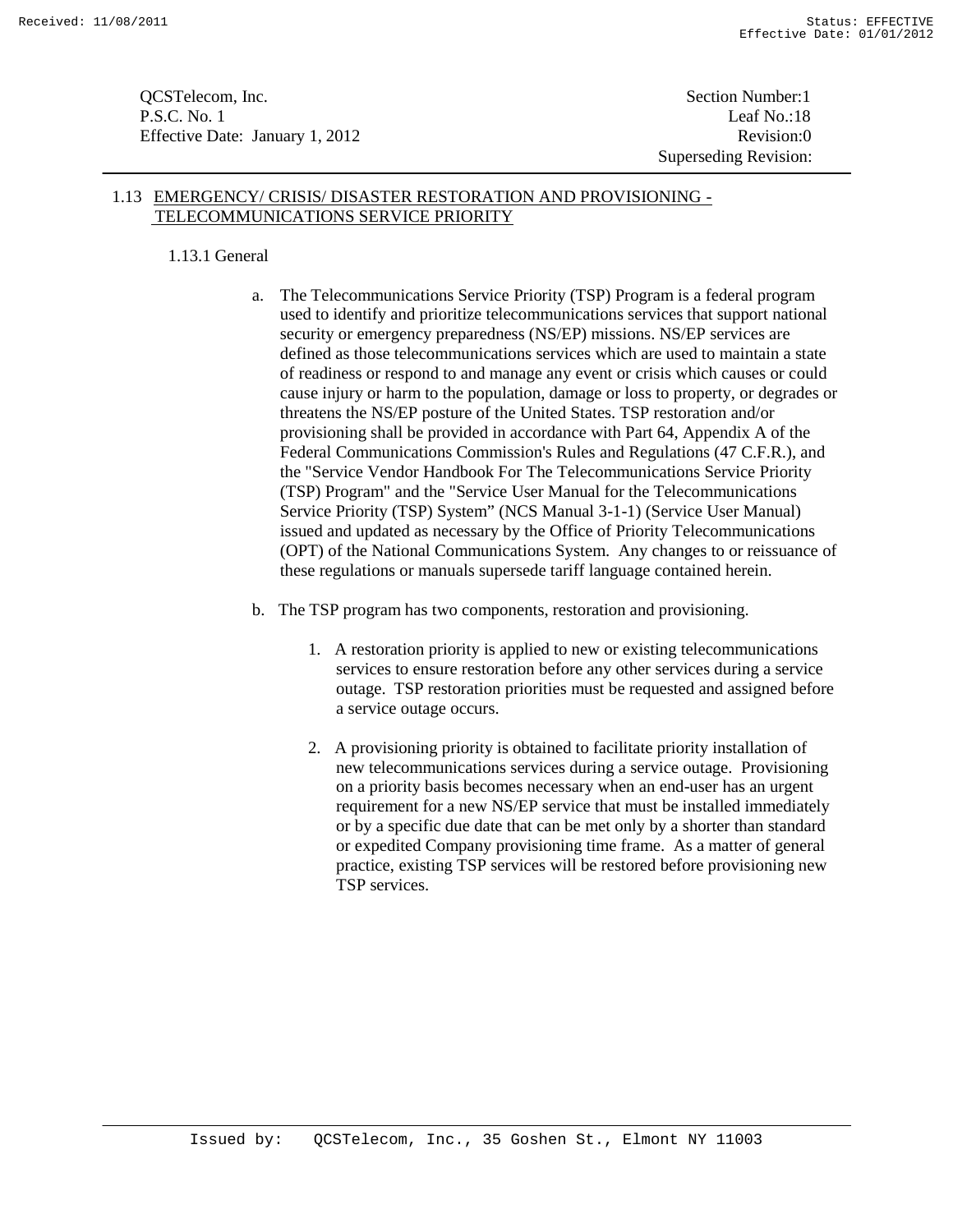**OCSTelecom, Inc.** Section Number: 1 P.S.C. No. 1 Leaf No.:19 Effective Date: January 1, 2012 Revision:0

Superseding Revision:

## 1.13 EMERGENCY/ CRISIS/ DISASTER RESTORATION AND PROVISIONING - TELECOMMUNICATIONS SERVICE PRIORITY (cont'd)

1.13.2 TSP Request Process – Restoration

To request a TSP restoration priority assignment, a prospective TSP user must:

- a. Determine that the user's telecommunications service supports an NS/EP function under one of the following four TSP categories.
	- 1. National Security Leadership
	- 2. National Security Posture and U.S. Population Attack Warning
	- 3. Public Health, Safety, and Maintenance of Law and Order
	- 4. Public Welfare and Maintenance of National Economic Posture
- a. Identify the priority level to be requested for the telecommunications service. The priority level is determined by the end-user's TSP category and service profile. The service profile defines the user's level of support to the portion of the telecommunications service that the user owns and operates, such as customer premises equipment or wiring. The five levels of priority and seven element groups that define the service profile are contained in the Service User Manual.
- b. Complete the TSP Request for Service Users form (SF 315) available on the National Communications System (NCS) website (http://tsp.ncs.gov/).

For non-federal users, have their TSP requests approved by a federal agency sponsor. Non-federal users should contact the OPT, at the NCS website (http://tsp.ncs.gov/), for information on identifying a sponsor for TSP requests.

- c. Submit the SF 315 to the OPT.
- d. Upon receipt of the TSP Authorization Code from the OPT, notify the Company, and include the TSP Authorization Code in any service order to the Company requesting restoration of NS/EP services.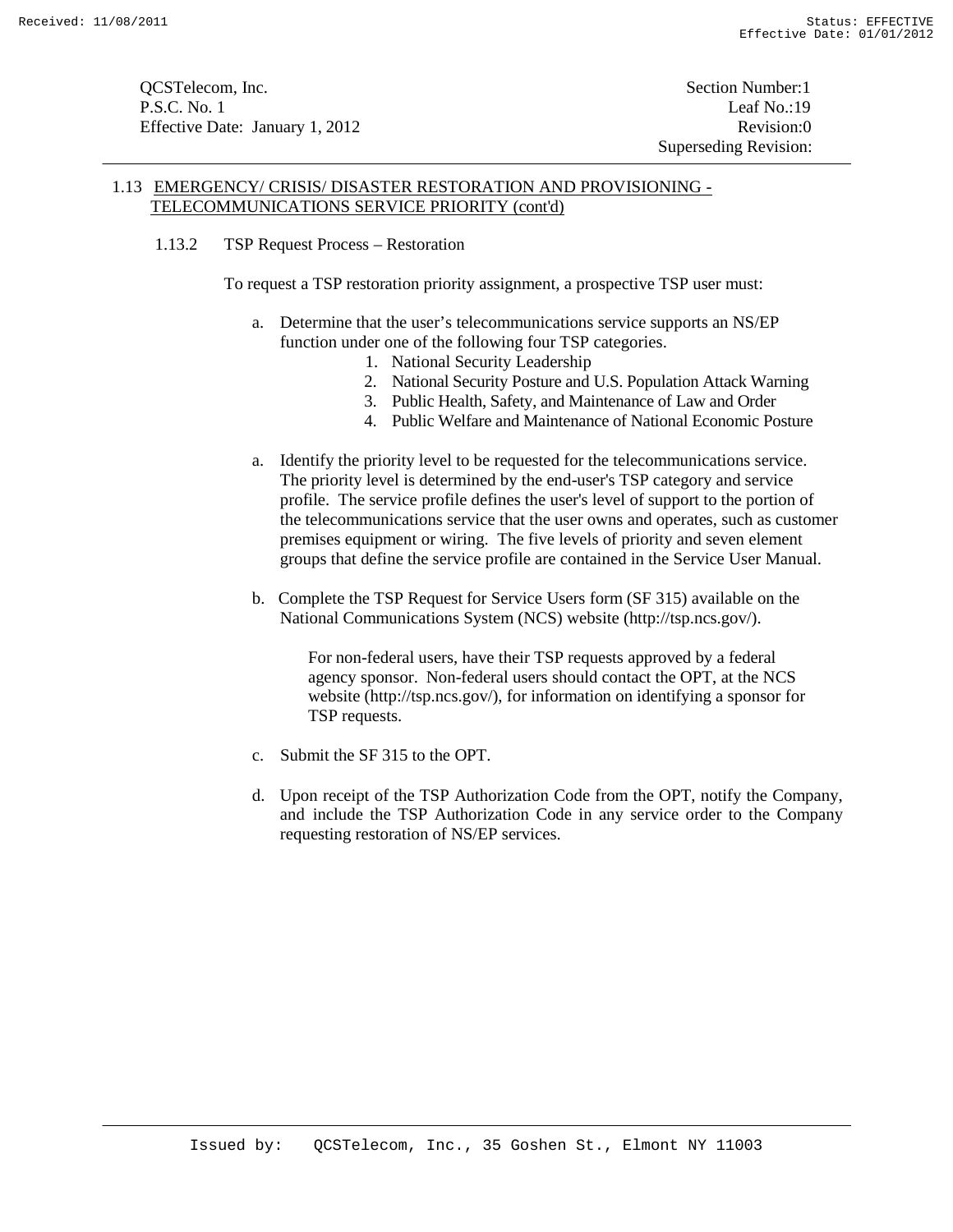**OCSTelecom, Inc.** Section Number:1 P.S.C. No. 1 Leaf No.:20 Effective Date: January 1, 2012 Revision:0

Superseding Revision:

## Section 1 - GENERAL RULES AND REGULATIONS (cont'd)

## 1.13 EMERGENCY/ CRISIS/ DISASTER RESTORATION AND PROVISIONING - TELECOMMUNICATIONS SERVICE PRIORITY (cont'd)

1.13.3 TSP Request Process – Provisioning

To request a TSP provisioning priority assignment, a prospective TSP user must follow the same steps listed in 1.13.2.a. -- 1.13.2.e above for restoration priority assignment except for the following differences. The user should:

- a. Certify that its telecommunications service is an Emergency service. Emergency services are those that support one of the NS/EP functions listed in 1.13.2.a. above and are so critical that they must be provisioned at the earliest possible time, without regard to cost to the user.
- b. Verify that the Company cannot meet the service due date without a TSP assignment.
- c. Obtain approval from the end-user's invocation official to request a provisioning priority. Invocation officials are designated individuals with the authority to request TSP provisioning for a telecommunications service, and include the head or director of a federal agency, commander of a unified/specified military command, chief of a military service, commander of a major military command, or state governor.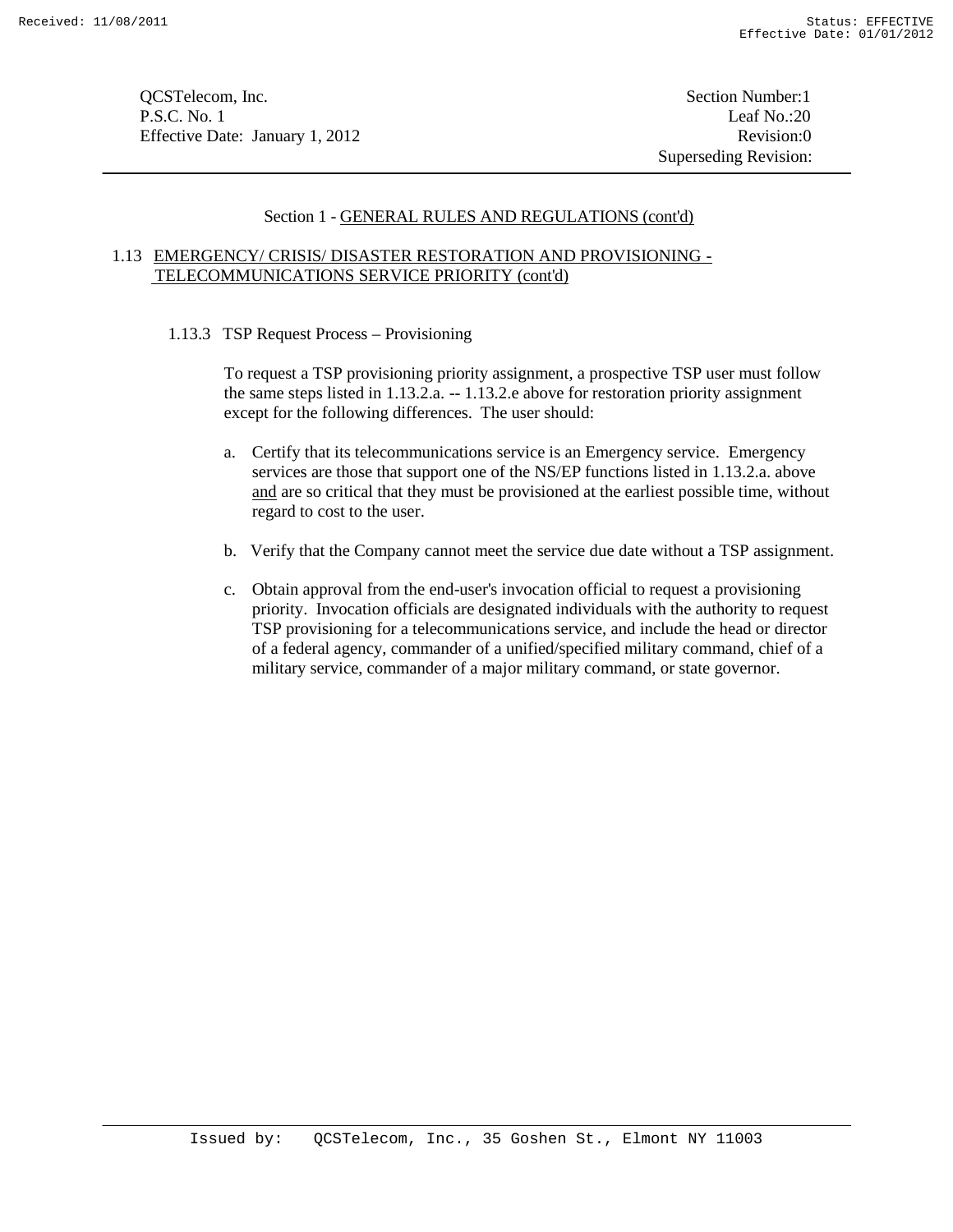**OCSTelecom, Inc.** Section Number: 1 P.S.C. No. 1 Leaf No.:21 Effective Date: January 1, 2012 Revision:0

## Section 1 - GENERAL RULES AND REGULATIONS (cont'd)

## 1.13 EMERGENCY/ CRISIS/ DISASTER RESTORATION AND PROVISIONING - TELECOMMUNICATIONS SERVICE PRIORITY (cont'd)

1.13.4 Responsibilities of the End-User

End-users or entities acting on their behalf must perform the following:

- a. Identify telecommunications services requiring priority.
- b. Request, justify, and revalidate all priority level assignments. Revalidation must be completed every 2 years, and must be done before expiration of the end-user's TSP Authorization Code(s).
- c. Accept TSP services by the service due dates.
- d. Have Customer Premises Equipment (CPE) and Customer Premises Wiring (CPW) available by the requested service due date and ensure (through contractual means or otherwise) priority treatment for CPE and CPW necessary for end-to-end service continuity.
- e. Pay the Company any authorized costs associated with priority services.
- f. Report to the Company any failed or unusable services with priority levels.
- g. Designate a 24-hour point of contact for each TSP request and apprise the OPT.
- h. Cooperate with the OPT during reconciliation (comparison of NS/EP service information and resolution of any identified discrepancies) and revalidation.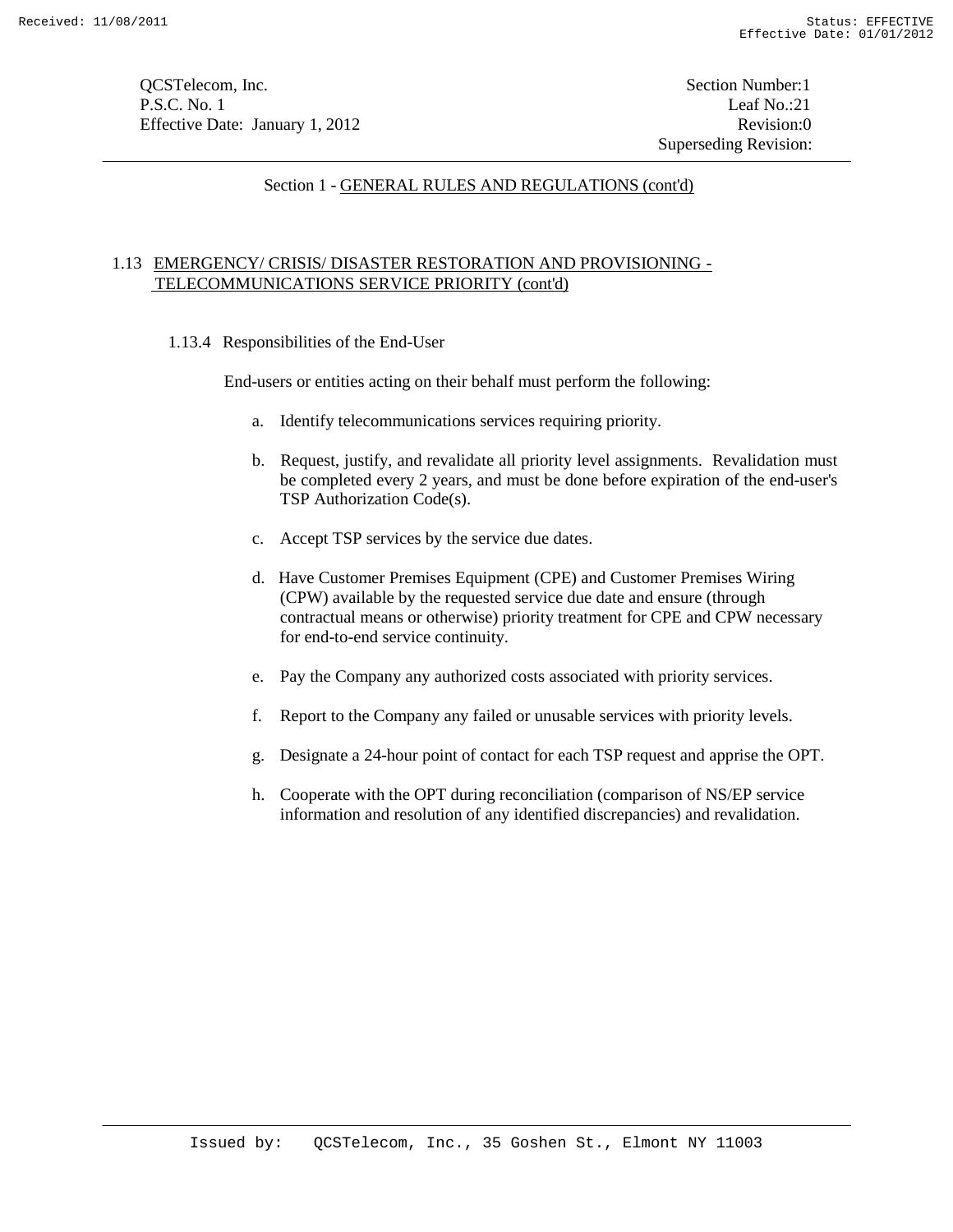**OCSTelecom, Inc.** Section Number:1 P.S.C. No. 1 Leaf No.:22 Effective Date: January 1, 2012 Revision:0

Superseding Revision:

## Section 1 - GENERAL RULES AND REGULATIONS (cont'd)

## 1.13 EMERGENCY/ CRISIS/ DISASTER RESTORATION AND PROVISIONING - TELECOMMUNICATIONS SERVICE PRIORITY (cont'd)

1.13.5 Responsibilities of the Company

The Company will perform the following:

- a. Provide TSP service only after receipt of a TSP authorization code.
- b. Revoke TSP services at the direction of the end-user or OPT.
- c. Ensure that TSP Program priorities supersede any other telecommunications priority that may be provided (other than control services and order wires).
- d. Designate a 24-hour point of contact to receive reports of TSP service outages from TSP service users.
- e. Designate a 24-hour point of contact to coordinate TSP processes with the OPT.
- f. Confirm completion of TSP service order activity to the OPT.
- g. Participate in reconciliation of TSP information at the request of the OPT.
- h. Ensure that all subcontractors complete reconciliation of TSP information with the service vendor.
- i. Ensure that other carriers supplying underlying facilities are provided information necessary to implement priority treatment of facilities that support NS/EP services.
- j. Assist in ensuring that priority level assignments of NS/EP services are accurately identified "end-to-end" by providing to subcontractors and interconnecting carriers the restoration priority level assigned to a service.
- k. Disclose content of the NS/EP TSP database only as may be required by law.
- l. Comply with regulations and procedures supplemental to and consistent with guidelines issued by the OPT.